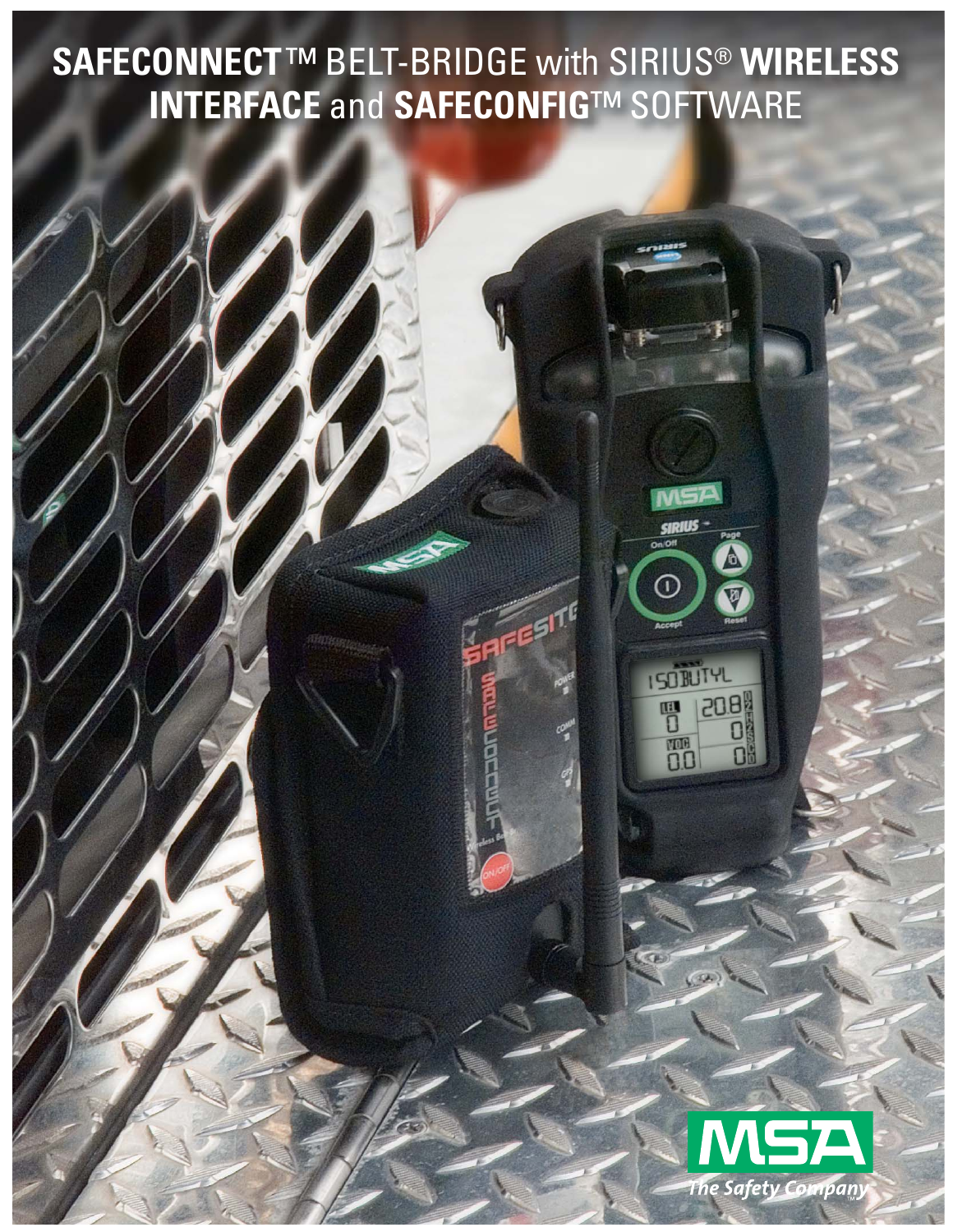

Advanced Threat Detection. Superior Protection. Portability. Now, Repeater Expandability from MSA.

The SAFECONNECT™ Belt-Bridge works with the Sirius Detector for integration into the MSA SAFESITE® Multi-Threat Detection System. These new system components offer up to two miles of wireless

communication plus an updated Graphical User Interface (GUI) which provides all mission-critical information in one uncomplicated format.

# **SAFECONNECT Belt-Bridge**

**>** Interfaces wirelessly to existing Sirius Multigas PID Detector **>** Provides GPS location tracking in real time

#### **Components Work Together**



Page

The Sirius Wireless Interface features an IR link which gathers the information from the Sirius Multigas Detector (PID, CO,  $H_2S$ , O<sub>2</sub> and combustible gases) and then sends the information to the SAFECONNECT Belt-Bridge via Bluetooth technology.



The SAFECONNECT Belt-Bridge converts the signal from the Sirius and transmits the information plus GPS location back to the SAFECOM Command Center via a 1 watt, spread spectrum, frequency hopping, 900 MHz radio



All of these components are designed for integration with MSA's SAFESITE System, combining state-of-the-art detection technologies. The SAFESITE System provides superior preventative and counter-measure solutions for homeland

The SAFECOM Command Center receives the 900 MHz signal from the SAFECONNECT Belt-Bridge and converts it to practical information for rapid decision making. The SAFESITE System can display simultaneous information from the SAFEMTX™ Detectors and the Sirius Multigas Detector for complete coverage.

security and emergency response personnel, public events, building protection, perimeter monitoring, hazardous response, port surveillance and confined space monitoring.

## MSAnet.com | 1.800.MSA.2222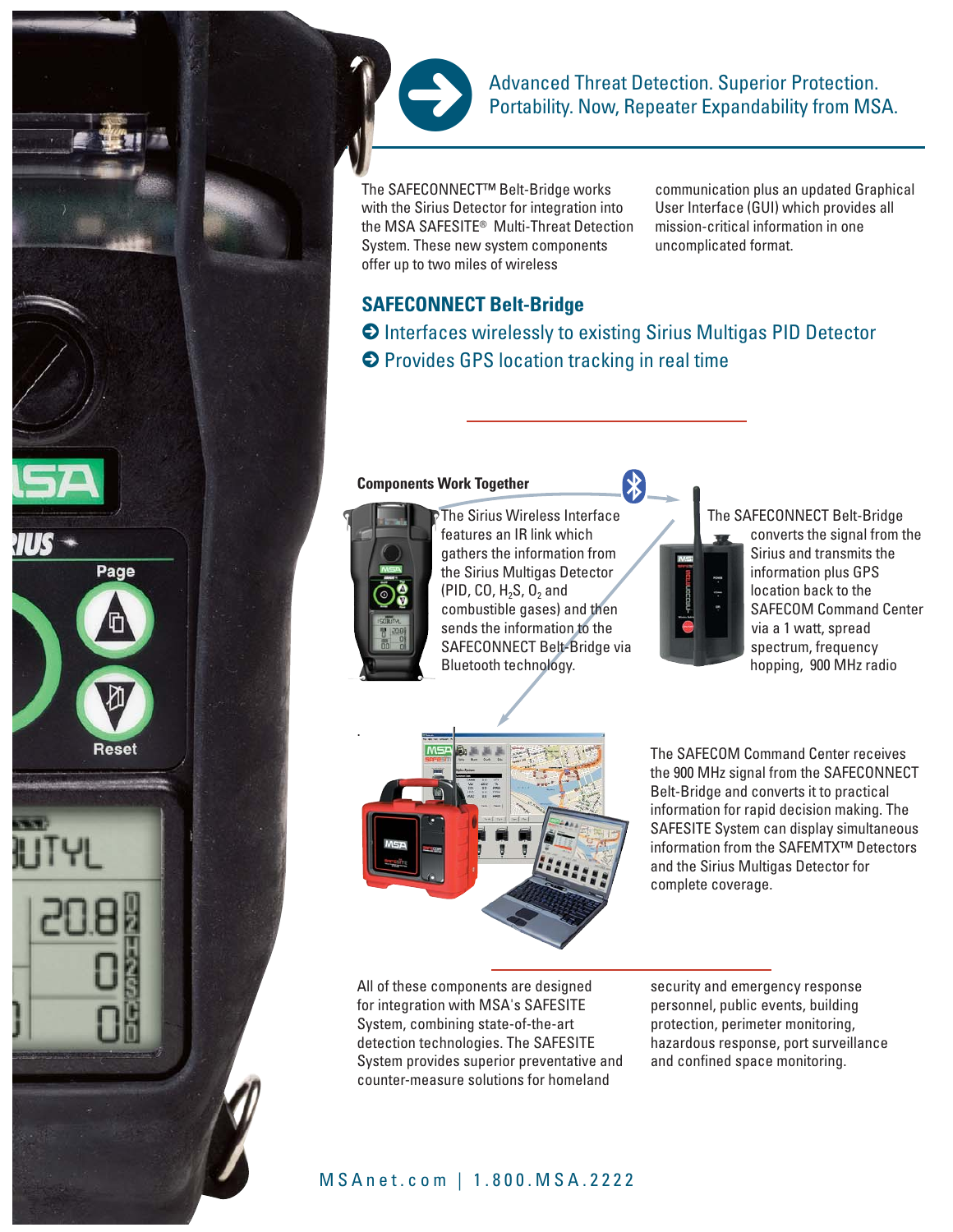# **SAFECONFIG Software**

- 5 Configures SAFEMTX™ Detectors or SAFECONNECT Belt-Bridges as repeaters\*, ensuring maximum signal strength
- **>** Modifies system assignment of SAFEMTX Detectors
- **>** Greatly expands detection distance of SAFESITE System



- **Q** SAFECOM Command Center receives and displays complete information from all detectors.
- **W** SAFEMTX Detector communicates directly to SAFECOM.
- **B** SAFEMTX Detector configured as Repeater #1, communicates directly to SAFECOM.
- **<sup>4</sup>** SAFECONNECT Belt-Bridge configured as Repeater #2, transmits through Repeater #1, then to SAFECOM.
- **b** SAFEMTX Detector communicates to SAFECOM through Repeater #2, then Repeater #1.
- *C* Sirius Wireless Interface with SAFECONNECT Belt-Bridge communicates to SAFECOM through Repeater #1.
- *U* SAFEMTX Detector communicates to SAFECOM through Repeater #2, then Repeater #1.

*\*Repeater function with MTX does not eliminate units ability to monitor the environment.*

# \**SAFECITY**

This illustration demonstrates the benefits of the SAFESITE System with repeater capability.

The SAFECONFIG works in conjunction with the SAFECOM Command Center of the SAFESITE System. The SAFECONFIG Software enables the user to reconfigure **SAFEMTX** instruments as repeaters, giving the user maximum flexibility in the deployment of the SAFESITE System.